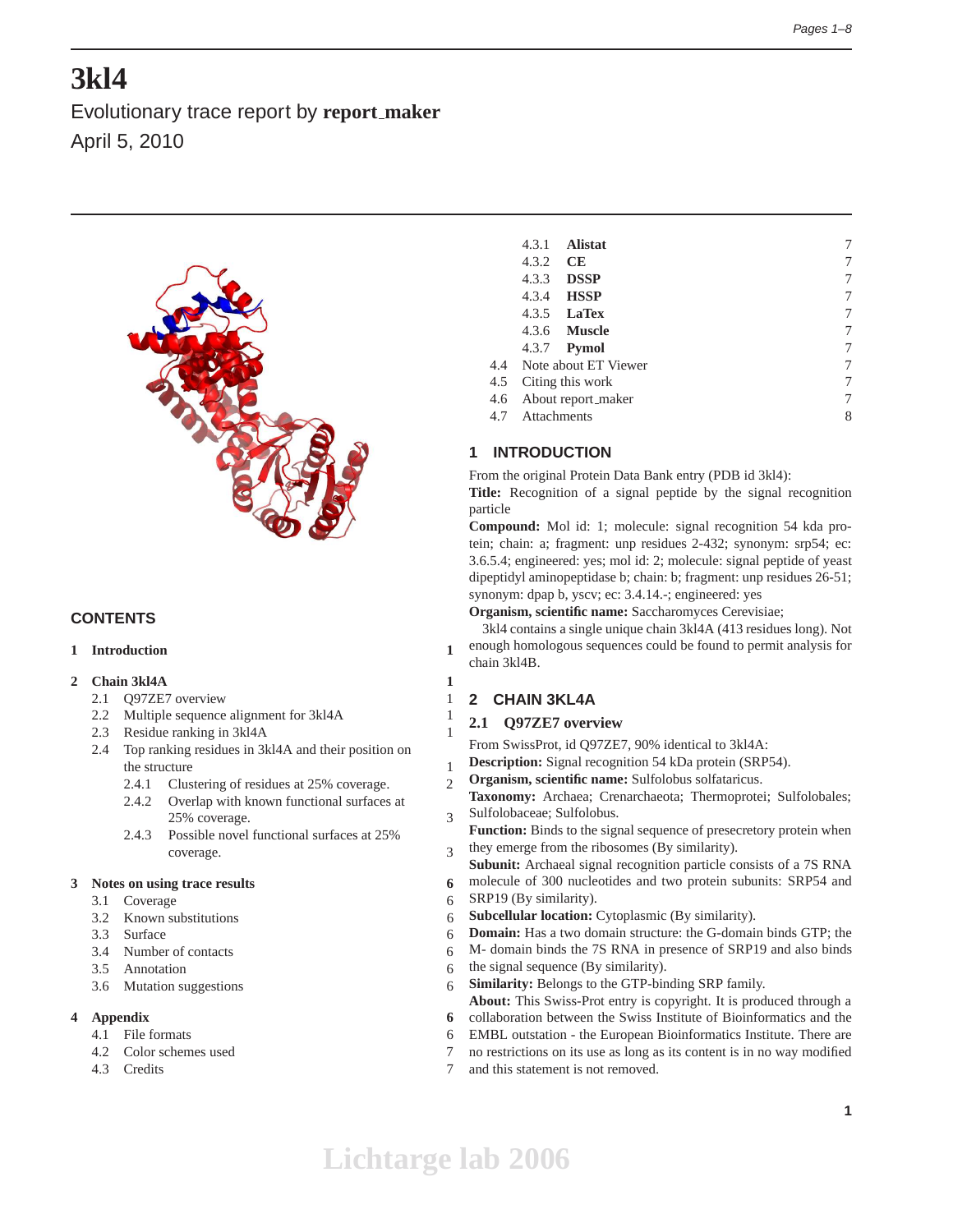

K P D D V I L V I D A S I G Q K A Y D L A S R F H Q A S P I G S V I I T K M D G<br>247 L S A V V A T G A T I K F I G T G E K I D E L E T F N A K R F V S R I L G M G D I E S I L E K V K G **CLCIMLF**  $\frac{1}{307}$  $L_{346}$ KIRRWLAALNSMTYKELENPNIIDKSRMRRIAEGSGLEVEEVRELLEWYN NMNRLLKMVK

**Fig. 1.** Residues 1-206 in 3kl4A colored by their relative importance. (See Appendix, Fig.9, for the coloring scheme.)

### **Fig. 2.** Residues 207-432 in 3kl4A colored by their relative importance. (See Appendix, Fig.9, for the coloring scheme.)

# **2.2 Multiple sequence alignment for 3kl4A**

For the chain 3kl4A, the alignment 3kl4A.msf (attached) with 76 sequences was used. The alignment was assembled through combination of BLAST searching on the UniProt database and alignment using Muscle program. It can be found in the attachment to this report, under the name of 3kl4A.msf. Its statistics, from the *alistat* program are the following:

| Format:                   | MSF               |       |
|---------------------------|-------------------|-------|
| Number of sequences: 76   |                   |       |
| Total number of residues: |                   | 30886 |
| Smallest:                 | 400               |       |
| Largest:                  | 413               |       |
| Average length:           | 406.4             |       |
| Alignment length:         | 413               |       |
| Average identity:         | 46%               |       |
| Most related pair:        | 99%               |       |
| Most unrelated pair:      | $29$ <sup>2</sup> |       |
| Most distant seq:         | 42%               |       |
|                           |                   |       |

Furthermore, 8% of residues show as conserved in this alignment. The alignment consists of 11% eukaryotic ( 5% vertebrata, 3% fungi), 84% prokaryotic, and 5% archaean sequences. (Descriptions of some sequences were not readily available.) The file containing the sequence descriptions can be found in the attachment, under the name 3kl4A.descr.

### **2.3 Residue ranking in 3kl4A**

The 3kl4A sequence is shown in Figs. 1–2, with each residue colored according to its estimated importance. The full listing of residues in 3kl4A can be found in the file called 3kl4A.ranks\_sorted in the attachment.

# **2.4 Top ranking residues in 3kl4A and their position on the structure**

In the following we consider residues ranking among top 25% of residues in the protein . Figure 3 shows residues in 3kl4A colored by their importance: bright red and yellow indicate more conserved/important residues (see Appendix for the coloring scheme). A Pymol script for producing this figure can be found in the attachment.



**Fig. 3.** Residues in 3kl4A, colored by their relative importance. Clockwise: front, back, top and bottom views.

*2.4.1 Clustering of residues at 25% coverage.* Fig. 4 shows the top 25% of all residues, this time colored according to clusters they belong to. The clusters in Fig.4 are composed of the residues listed in Table 1.

|         | Table 1.                 |                                       |  |  |
|---------|--------------------------|---------------------------------------|--|--|
| cluster | size                     | member                                |  |  |
| color   |                          | residues                              |  |  |
| red     | 75                       | 1, 33, 34, 35, 37, 38, 39, 43, 44, 47 |  |  |
|         |                          | 74, 77, 78, 83, 100, 103, 104, 105    |  |  |
|         |                          | 106, 108, 109, 110, 111, 115, 116     |  |  |
|         |                          | 120, 133, 136, 137, 138, 139, 142     |  |  |
|         |                          | 143, 185, 186, 187, 188, 189, 190     |  |  |
|         |                          | 193, 198, 199, 201, 211, 215, 217     |  |  |
|         | continued in next column |                                       |  |  |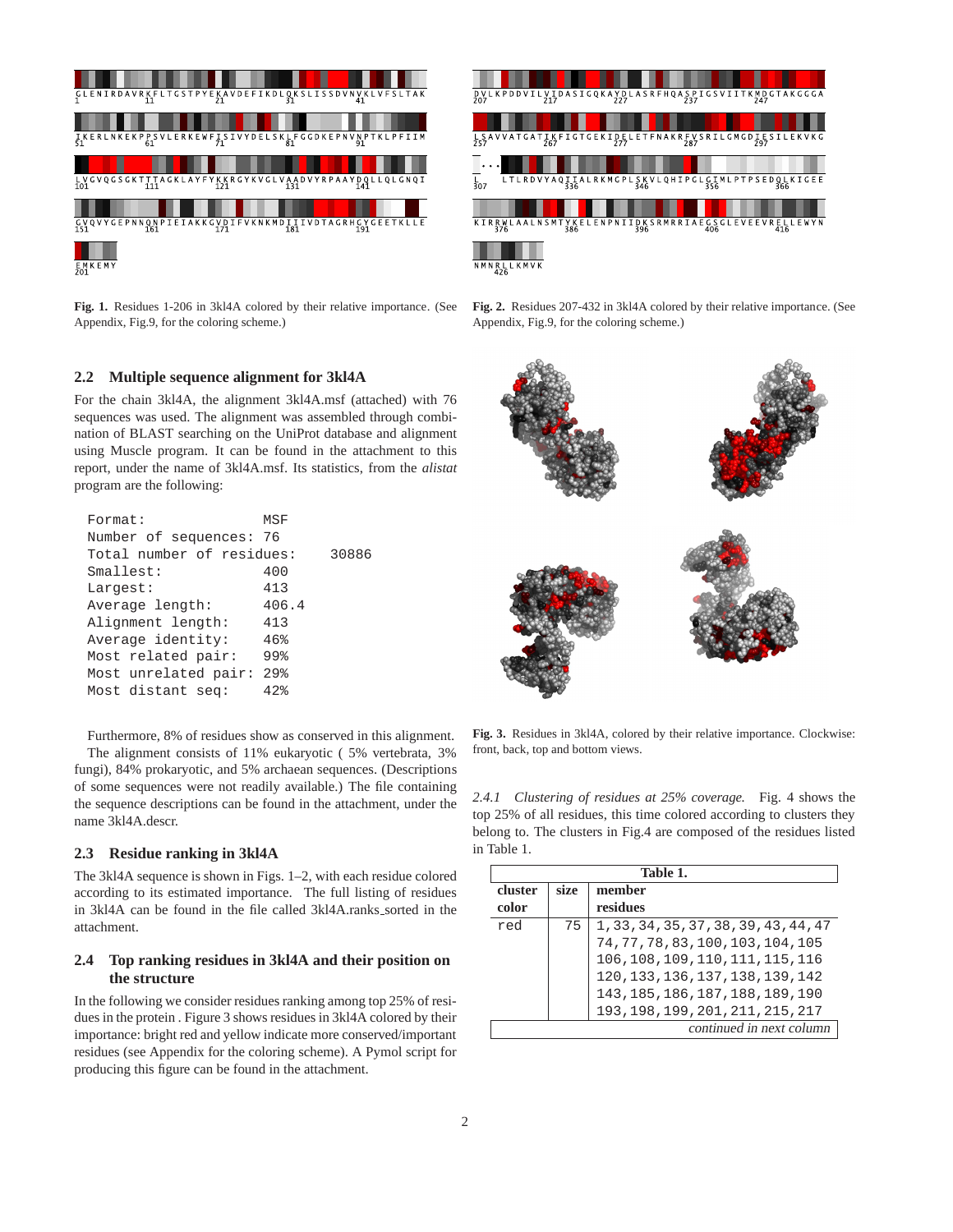

| <b>Table 2.</b> continued |      |                |     |                       |      |  |
|---------------------------|------|----------------|-----|-----------------------|------|--|
| res                       | type | subst's<br>(%) | cvg | $\mathbf{noc}/$<br>bb | dist |  |
|                           |      | A(3)           |     |                       |      |  |
|                           |      | M(3)           |     |                       |      |  |
|                           |      | N(3)           |     |                       |      |  |

**Table 2.** The top 25% of residues in 3kl4A at the interface with 3kl4B. (Field names: res: residue number in the PDB entry; type: amino acid type; substs: substitutions seen in the alignment; with the percentage of each type in the bracket; noc/bb: number of contacts with the ligand, with the number of contacts realized through backbone atoms given in the bracket; dist: distance of closest apporach to the ligand. )

| Table 3. |                    |                      |  |  |  |  |
|----------|--------------------|----------------------|--|--|--|--|
| res      | disruptive<br>type |                      |  |  |  |  |
|          |                    | mutations            |  |  |  |  |
| 335      |                    | $(Y)$ (H) $(T)$ (FW) |  |  |  |  |

**Table 3.** List of disruptive mutations for the top 25% of residues in 3kl4A, that are at the interface with 3kl4B.

**Table 1.** continued **cluster size member color residues** 219,223,224,226,233,241,245 246,248,249,250,252,253,254 255,256,257,258,266,267,271 273,274,275,282,284,290,291 292 blue | 12 | 380,383,384,385,388,399,402 403,404,406,407,408 yellow | 7 | 294,295,296,300,302,342,343 green |  $2 \mid 331,335$ purple | 2 | 353,354

**Fig. 4.** Residues in 3kl4A, colored according to the cluster they belong to: red, followed by blue and yellow are the largest clusters (see Appendix for the coloring scheme). Clockwise: front, back, top and bottom views. The

**Table 1.** Clusters of top ranking residues in 3kl4A.

corresponding Pymol script is attached.

*2.4.2 Overlap with known functional surfaces at 25% coverage.* The name of the ligand is composed of the source PDB identifier and the heteroatom name used in that file.

**Interface with 3kl4B.**Table 2 lists the top 25% of residues at the interface with 3kl4B. The following table (Table 3) suggests possible disruptive replacements for these residues (see Section 3.6).

|                          | Table 2. |         |      |                 |      |  |  |
|--------------------------|----------|---------|------|-----------------|------|--|--|
| res                      | type     | subst's | cvg  | $\mathbf{noc}/$ | dist |  |  |
|                          |          | $($ %)  |      | bb              |      |  |  |
| 335                      |          | Q(85)   | 0.23 | 29/0            | 3.03 |  |  |
|                          |          | V(2)    |      |                 |      |  |  |
| continued in next column |          |         |      |                 |      |  |  |



**Fig. 5.** Residues in 3kl4A, at the interface with 3kl4B, colored by their relative importance. 3kl4B is shown in backbone representation (See Appendix for the coloring scheme for the protein chain 3kl4A.)

Figure 5 shows residues in 3kl4A colored by their importance, at the interface with 3kl4B.

*2.4.3 Possible novel functional surfaces at 25% coverage.* One group of residues is conserved on the 3kl4A surface, away from (or susbtantially larger than) other functional sites and interfaces recognizable in PDB entry 3kl4. It is shown in Fig. 6. The right panel shows (in blue) the rest of the larger cluster this surface belongs to.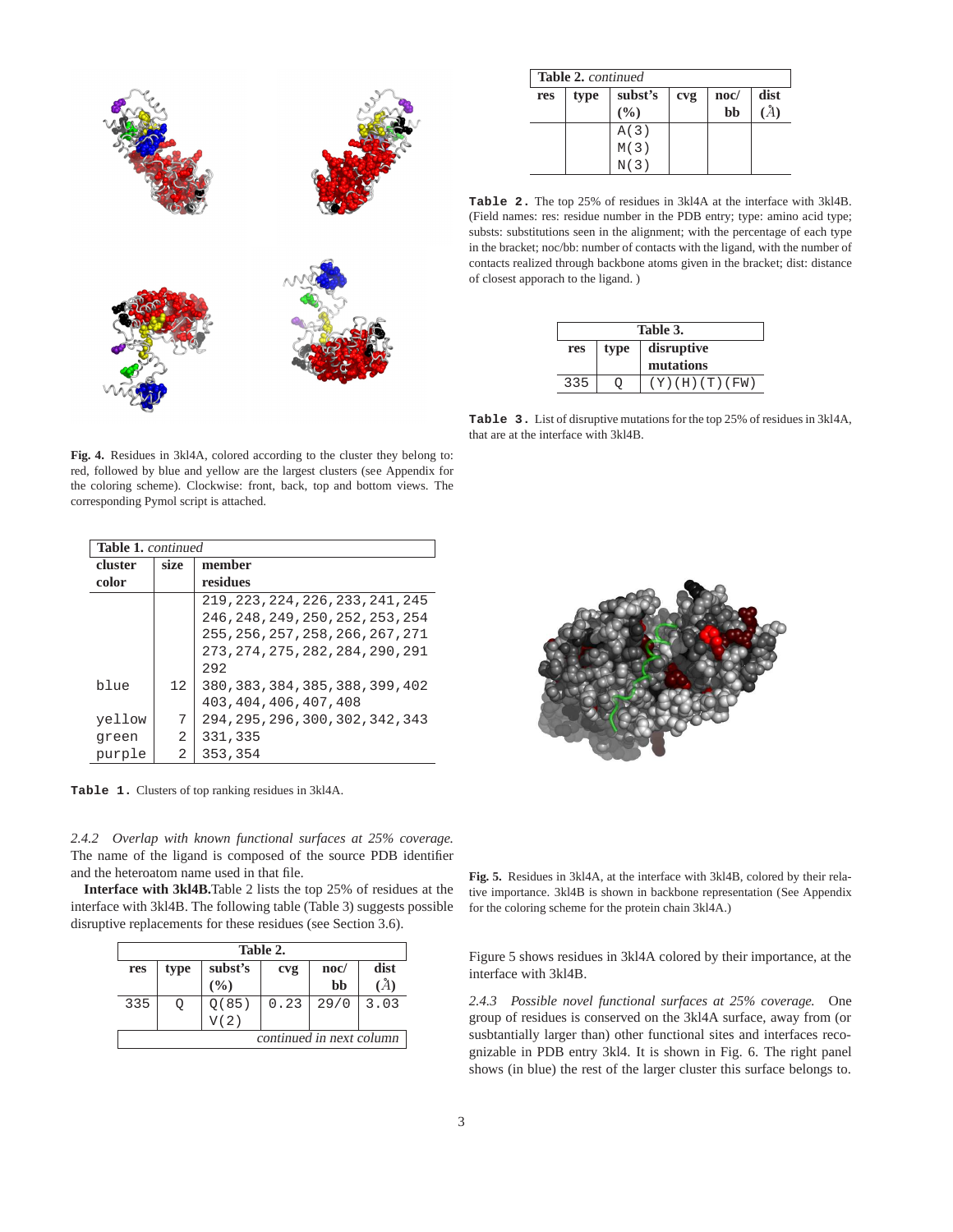

**Fig. 6.** A possible active surface on the chain 3kl4A. The larger cluster it belongs to is shown in blue.

|  | The residues belonging to this surface "patch" are listed in Table   |  |  |  |  |
|--|----------------------------------------------------------------------|--|--|--|--|
|  | 4, while Table 5 suggests possible disruptive replacements for these |  |  |  |  |
|  | residues (see Section 3.6).                                          |  |  |  |  |

| Table 4.                 |                         |                   |      |  |
|--------------------------|-------------------------|-------------------|------|--|
| res                      | type                    | substitutions (%) | cvg  |  |
| 38                       | D                       | D(100)            | 0.08 |  |
| 106                      | G                       | G(100)            | 0.08 |  |
| 108                      | G                       | G(100)            | 0.08 |  |
| 109                      | K                       | K(100)            | 0.08 |  |
| 110                      | T                       | T(100)            | 0.08 |  |
| 111                      | T                       | T(100)            | 0.08 |  |
| 115                      | K                       | K(100)            | 0.08 |  |
| 136                      | $\mathbb R$             | R(100)            | 0.08 |  |
| 139                      | A                       | A(100)            | 0.08 |  |
| 142                      | Q                       | Q(100)            | 0.08 |  |
| 185                      | D                       | D(100)            | 0.08 |  |
| 186                      | T                       | T(100)            | 0.08 |  |
| 188                      | G                       | G(100)            | 0.08 |  |
| 189                      | R                       | R(100)            | 0.08 |  |
| 219                      | D                       | D(100)            | 0.08 |  |
| 224                      | Q                       | Q(100)            | 0.08 |  |
| 253                      | G                       | G(100)            | 0.08 |  |
| 254                      | G                       | G(100)            | 0.08 |  |
| 274                      | E                       | E(100)            | 0.08 |  |
| 282                      | F                       | F(100)            | 0.08 |  |
| 37                       | S                       | A(98)S(1)         | 0.09 |  |
| 104                      | $\overline{\mathsf{V}}$ | L(98)V(1)         | 0.09 |  |
| 249                      | G                       | G(98)S(1)         | 0.09 |  |
| 273                      | G                       | G(97)S(2)         | 0.09 |  |
| 105                      | Q                       | O(97)Y(2)         | 0.10 |  |
| 248                      | D                       | D(98)E(1)         | 0.10 |  |
| 143                      | L                       | L(97)A(2)         | 0.11 |  |
| 246                      | K                       | K(94)R(5)         | 0.11 |  |
| 250                      | T                       | D(81)T(6)H(11)    | 0.12 |  |
| 137                      | Ρ                       | P(85)Y(2)A(11)    | 0.13 |  |
| 201                      | E                       | E(88)Q(11)        | 0.13 |  |
| 35                       | I                       | I(6)L(93)         | 0.14 |  |
| 193                      | G                       | D(84)E(14)G(1)    | 0.14 |  |
| continued in next column |                         |                   |      |  |

|     | Table 4. continued |                      |      |  |
|-----|--------------------|----------------------|------|--|
| res | type               | substitutions(%)     | cvg  |  |
| 245 | T                  | T(93)S(6)            | 0.14 |  |
| 257 | L                  | L(96)I(3)            | 0.14 |  |
| 267 | I                  | I(96)V(3)            | 0.14 |  |
| 226 | Α                  | A(90)C(7)S(1)        | 0.15 |  |
| 33  | S                  | A(88)S(7)I(2)        | 0.17 |  |
|     |                    | V(1)                 |      |  |
| 190 | H                  | L(78)D(2)H(17)       | 0.17 |  |
|     |                    | T(1)                 |      |  |
| 233 | F                  | F(98)I(1)            | 0.17 |  |
| 241 | S                  | G(86)S(9)A(3)        | 0.17 |  |
| 252 | K                  | R(80)K(15)A(3)       | 0.18 |  |
| 284 | Α                  | P(92)A(2)T(5)        | 0.18 |  |
| 1   | G                  | L(96)I(1)F(1)        | 0.19 |  |
|     |                    | G(1)                 |      |  |
| 138 | A                  | A(76)G(17)N(6)       | 0.19 |  |
| 266 | T                  | P(94)T(2)S(2)        | 0.19 |  |
| 199 | L                  | M(81)I(3)F(13)       | 0.20 |  |
|     |                    | L(1)                 |      |  |
| 116 | L                  | L(90)I(3)M(2)        | 0.21 |  |
|     |                    | F(2)                 |      |  |
| 198 | L                  | L(59)M(40)           | 0.21 |  |
| 215 | $\mathbbm{I}$      | L(81)I(9)F(1)        | 0.22 |  |
|     |                    | V(7)                 |      |  |
| 120 | Y                  | L(73)Y(15)I(3)       | 0.23 |  |
|     |                    | F(5)M(1)             |      |  |
| 275 | K                  | K(78)H(14)A(1)       | 0.23 |  |
|     |                    | T(2)G(1)R(1)         |      |  |
| 163 | $\mathbf P$        | P(82)A(13)V(2)       | 0.24 |  |
|     |                    | T(1)                 |      |  |
| 83  | G                  | $G(84)$ . $(14)T(1)$ | 0.25 |  |
| 221 | S                  | M(78)T(6)S(6)        | 0.25 |  |
|     |                    | A(2)L(2)H(2)         |      |  |

**Table 4.** Residues forming surface "patch" in 3kl4A.

|     | Table 5.                 |                            |  |  |
|-----|--------------------------|----------------------------|--|--|
| res | type                     | disruptive                 |  |  |
|     |                          | mutations                  |  |  |
| 38  | D                        | (R)(FWH)(KYVCAG)(TQM)      |  |  |
| 106 | G                        | (KER)(FOMWHD)(NYLPI)(SVA)  |  |  |
| 108 | G                        | (KER)(FOMWHD)(NYLPI)(SVA)  |  |  |
| 109 | K                        | $(Y)$ (FTW) (SVCAG) (HD)   |  |  |
| 110 | T                        | (KR)(FOMWH)(NELPI)(D)      |  |  |
| 111 | T                        | $(KR)$ (FOMWH) (NELPI) (D) |  |  |
| 115 | K                        | $(Y)$ (FTW) (SVCAG) (HD)   |  |  |
| 136 | R                        | (TD)(SYEVCLAPIG)(FMW)(N)   |  |  |
| 139 | Α                        | (KYER) (QHD) (N) (FTMW)    |  |  |
| 142 | Q                        | $(Y)$ (FTWH) (SVCAG) (D)   |  |  |
| 185 | D                        | $(R)$ (FWH) (KYVCAG) (TQM) |  |  |
| 186 | Т                        | $(KR)$ (FOMWH) (NELPI) (D) |  |  |
| 188 | G                        | (KER)(FQMWHD)(NYLPI)(SVA)  |  |  |
| 189 | R                        | (TD)(SYEVCLAPIG)(FMW)(N)   |  |  |
|     | continued in next column |                            |  |  |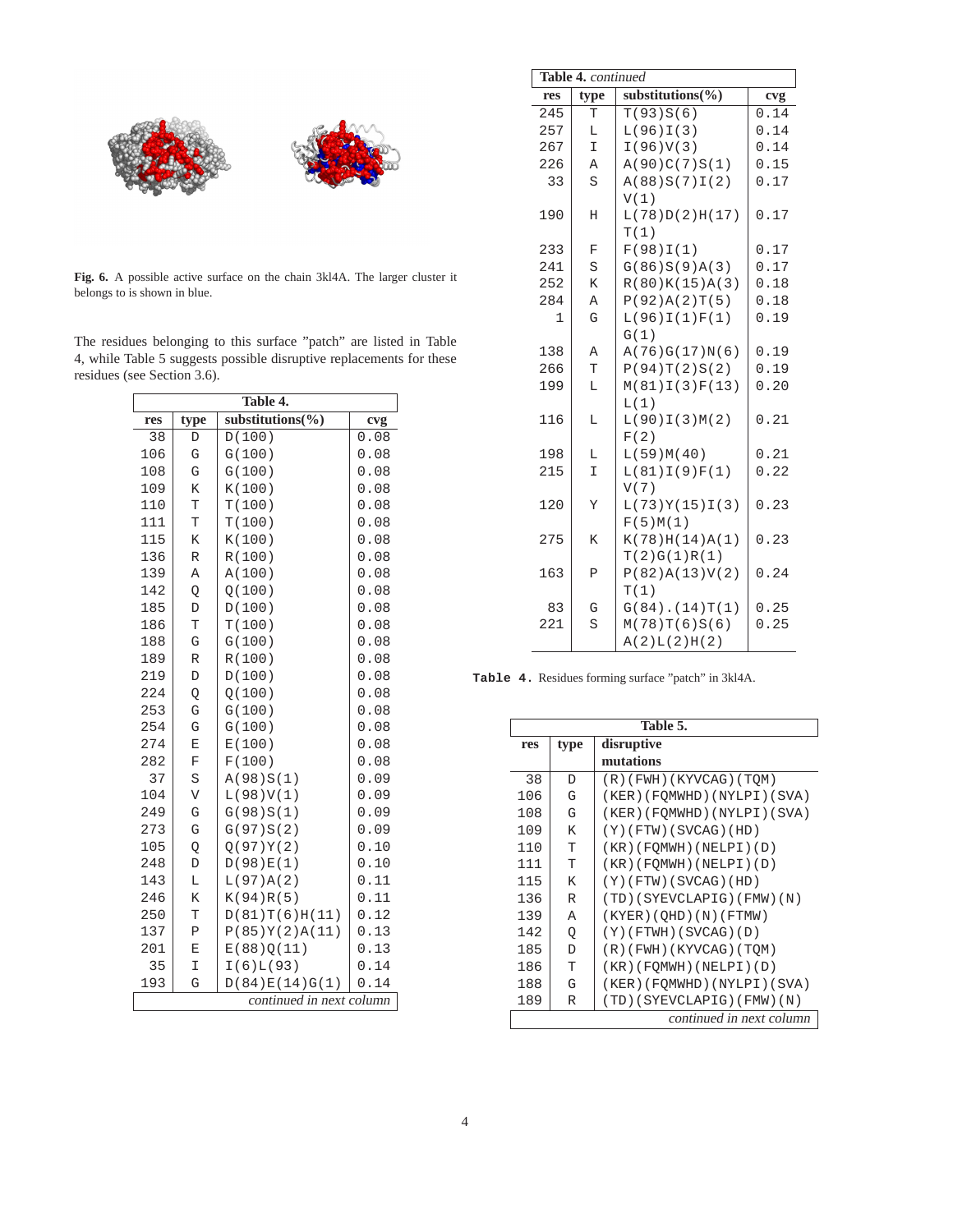|     | Table 5. continued |                                |  |  |  |
|-----|--------------------|--------------------------------|--|--|--|
| res | type               | disruptive                     |  |  |  |
|     |                    | mutations                      |  |  |  |
| 219 | D                  | (R)(FWH)(KYVCAG)(TQM)          |  |  |  |
| 224 | Q                  | $(Y)$ (FTWH) (SVCAG) (D)       |  |  |  |
| 253 | G                  | (KER)(FOMWHD)(NYLPI)(SVA)      |  |  |  |
| 254 | G                  | (KER) (FQMWHD) (NYLPI) (SVA)   |  |  |  |
| 274 | E                  | (FWH)(YVCARG)(T)(SNKLPI)       |  |  |  |
| 282 | F                  | (KE)(TQD)(SNCRG)(M)            |  |  |  |
| 37  | S                  | (KR) (QH) (FYEMW) (N)          |  |  |  |
| 104 | V                  | (YR) (KE) (H) (QD)             |  |  |  |
| 249 | G                  | (KR) (E) (FOMWH) (D)           |  |  |  |
| 273 | G                  | (KR) (E) (FOMWH) (D)           |  |  |  |
| 105 | Q                  | (FTYVAWH)(SCG)(D)(ELPIR)       |  |  |  |
| 248 | D                  | (R)(FWH)(YVCAG)(K)             |  |  |  |
| 143 | L                  | $(YR)$ (H) $(TKE)$ (SQCDG)     |  |  |  |
| 246 | Κ                  | (Y)(T)(FW)(SVCAG)              |  |  |  |
| 250 | Т                  | (KR) (QM) (FW) (H)             |  |  |  |
| 137 | Ρ                  | (R)(KY)(EH)(T)                 |  |  |  |
| 201 | Ε                  | (FWH)(Y)(VCAG)(TR)             |  |  |  |
| 35  | I                  | (YR)(TH)(SKECG)(FQWD)          |  |  |  |
| 193 | G                  | $(R)$ (FKWH) $(Y)$ (Q)         |  |  |  |
| 245 | Т                  | (KR)(FQMWH)(NELPI)(D)          |  |  |  |
| 257 | L                  | (YR)(TH)(SKECG)(FQWD)          |  |  |  |
| 267 | I                  | $(YR)$ (H) (TKE) (SQCDG)       |  |  |  |
| 226 | Α                  | (KR) (E) (Y) (QH)              |  |  |  |
| 33  | S                  | (R)(K)(H)(YQ)                  |  |  |  |
| 190 | Η                  | (E)(Q)(KM)(T)                  |  |  |  |
| 233 | F                  | $(KE)$ $(T)$ $(QDR)$ $(SCG)$   |  |  |  |
| 241 | S                  | (KR) (QH) (FMW) (E)            |  |  |  |
| 252 | К                  | (Y)(T)(FW)(SCG)                |  |  |  |
| 284 | Α                  | (R)(K)(Y)(E)                   |  |  |  |
| 1   | G                  | (R)(KE)(QHD)(Y)                |  |  |  |
| 138 | Α                  | (YE)(R)(K)(H)                  |  |  |  |
| 266 | Т                  | (R)(K)(H)(FQW)                 |  |  |  |
| 199 | L                  | (YR)(T)(H)(SKECG)              |  |  |  |
| 116 | L                  | (YR)(T)(H)(SKECG)              |  |  |  |
| 198 | Г                  | (Y)(R)(TH)(SCG)                |  |  |  |
| 215 | Ι                  | (R)(Y)(T)(KEH)                 |  |  |  |
| 120 | Υ                  | (K)(R)(Q)(E)                   |  |  |  |
| 275 | К                  | (Y)(FW)(T)(D)                  |  |  |  |
| 163 | Ρ                  | $(R)$ ( $Y$ ) $(H)$ ( $K$ )    |  |  |  |
| 83  | G                  | $(KR)$ ( $E$ ) $(KMW)$ ( $H$ ) |  |  |  |
| 221 | S                  | (R)(K)(OH)(FEW)                |  |  |  |

**Table 5.** Disruptive mutations for the surface patch in 3kl4A.

Another group of surface residues is shown in Fig.7. The right panel shows (in blue) the rest of the larger cluster this surface belongs to. The residues belonging to this surface "patch" are listed in Table 6, while Table 7 suggests possible disruptive replacements for these residues (see Section 3.6).

| Table 6.                 |      |                       |      |  |
|--------------------------|------|-----------------------|------|--|
| res                      | type | substitutions $(\% )$ | cvg  |  |
| 295                      | G    | G(100)                | 0.08 |  |
| 296                      | D    | D(100)                | 0.08 |  |
| continued in next column |      |                       |      |  |



**Fig. 7.** Another possible active surface on the chain 3kl4A. The larger cluster it belongs to is shown in blue.

| <b>Table 6.</b> continued |      |                    |      |
|---------------------------|------|--------------------|------|
| res                       | type | substitutions $\%$ | cvg  |
| 291                       | T    | I(82)L(17)         | 0.12 |
| 300                       | I    | L(97)F(1)I(1)      | 0.13 |
| 290                       | R    | R(89)K(10)         | 0.15 |
| 343                       | G    | G(94)D(2)A(2)      | 0.15 |
| 302                       | F.   | E(92)D(5)N(2)      | 0.18 |
| 294                       | M    | M(92)L(5)F(2)      | 0.19 |
| 342                       | M    | M(90)L(6)P(2)      | 0.22 |

**Table 6.** Residues forming surface "patch" in 3kl4A.

| Table 7. |      |                              |
|----------|------|------------------------------|
| res      | type | disruptive                   |
|          |      | mutations                    |
| 295      | G    | (KER) (FQMWHD) (NYLPI) (SVA) |
| 296      | D    | $(R)$ (FWH) (KYVCAG) (TOM)   |
| 291      | I    | $(YR)$ (TH) (SKECG) (FOWD)   |
| 300      | T    | (R)(Y)(T)(KE)                |
| 290      | R    | (T) (YD) (SVCAG) (FELWPI)    |
| 343      | G    | (R)(K)(H)(E)                 |
| 302      | E    | (FWH)(Y)(R)(VCAG)            |
| 294      | M    | (Y)(T)(HR)(CG)               |
| 342      | M    | $(Y)$ (TH) $(R)$ (CG)        |

**Table 7.** Disruptive mutations for the surface patch in 3kl4A.

Another group of surface residues is shown in Fig.8. The residues belonging to this surface "patch" are listed in Table 8, while Table 9 suggests possible disruptive replacements for these residues (see Section 3.6).

| Table 8. |      |                          |      |
|----------|------|--------------------------|------|
| res      | type | substitutions $(\% )$    | cvg  |
| 384      | M    | M(100)                   | 0.08 |
| 388      | E    | E(100)                   | 0.08 |
| 402      | R    | R(100)                   | 0.08 |
| 406      | G    | G(100)                   | 0.08 |
| 408      | G    | G(100)                   | 0.08 |
| 383      | S    | S(97)G(2)                | 0.13 |
|          |      | continued in next column |      |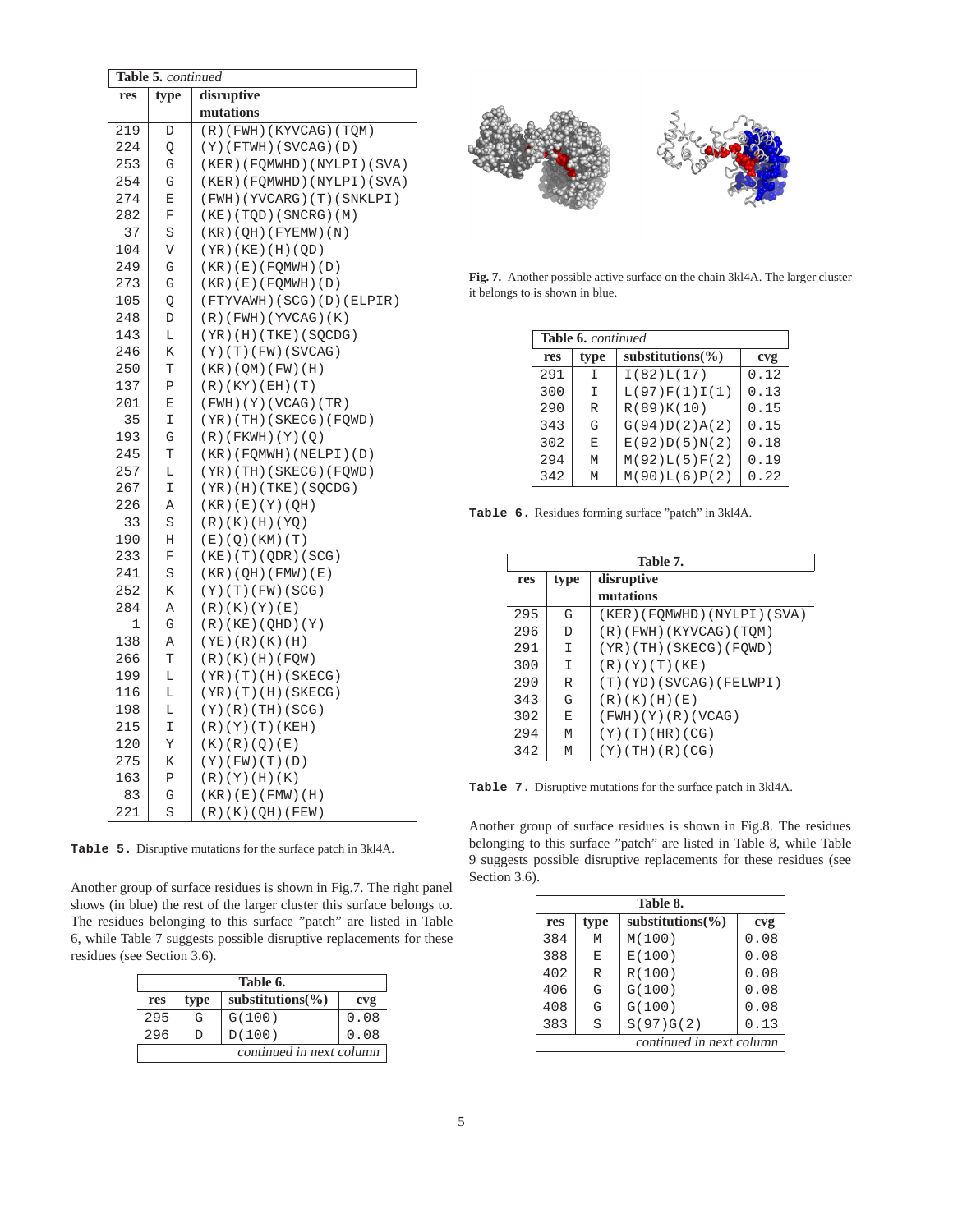

**Fig. 8.** Another possible active surface on the chain 3kl4A.

| <b>Table 8.</b> continued |      |                       |      |
|---------------------------|------|-----------------------|------|
| res                       | type | substitutions $(\% )$ | cvg  |
| 399                       | R    | R(98)0(1)             | 0.16 |
| 407                       | S    | S(92)A(5)C(2)         | 0.18 |
| 385                       | Τ    | T(93)N(5)S(1)         | 0.20 |
| 404                       | Α    | S(3)A(93)T(1)         | 0.20 |
|                           |      | I(1)                  |      |
| 403                       | т    | I(92)V(7)             | 0.21 |

**Table 8.** Residues forming surface "patch" in 3kl4A.

| Table 9. |      |                              |  |
|----------|------|------------------------------|--|
| res      | type | disruptive                   |  |
|          |      | mutations                    |  |
| 384      | М    | (Y)(TH)(SCRG)(FWD)           |  |
| 388      | E    | (FWH)(YVCARG)(T)(SNKLPI)     |  |
| 402      | R    | (TD)(SYEVCLAPIG)(FMW)(N)     |  |
| 406      | G    | (KER) (FOMWHD) (NYLPI) (SVA) |  |
| 408      | G    | (KER) (FOMWHD) (NYLPI) (SVA) |  |
| 383      | S    | (KR)(FQMWH)(E)(NYLPI)        |  |
| 399      | R    | (T) (YD) (SVCAG) (FELWPI)    |  |
| 407      | S    | (KR) (QH) (FMW) (E)          |  |
| 385      | T    | (R)(K)(FWH)(M)               |  |
| 404      | Α    | (R)(K)(YE)(H)                |  |
| 403      | I    | $(YR)$ (H) (TKE) (SOCDG)     |  |

**Table 9.** Disruptive mutations for the surface patch in 3kl4A.

# **3 NOTES ON USING TRACE RESULTS**

#### **3.1 Coverage**

Trace results are commonly expressed in terms of coverage: the residue is important if its "coverage" is small - that is if it belongs to some small top percentage of residues [100% is all of the residues in a chain], according to trace. The ET results are presented in the form of a table, usually limited to top 25% percent of residues (or to some nearby percentage), sorted by the strength of the presumed evolutionary pressure. (I.e., the smaller the coverage, the stronger the pressure on the residue.) Starting from the top of that list, mutating a couple of residues should affect the protein somehow, with the exact effects to be determined experimentally.

# **3.2 Known substitutions**

One of the table columns is "substitutions" - other amino acid types seen at the same position in the alignment. These amino acid types may be interchangeable at that position in the protein, so if one wants to affect the protein by a point mutation, they should be avoided. For example if the substitutions are "RVK" and the original protein has an R at that position, it is advisable to try anything, but RVK. Conversely, when looking for substitutions which will *n*ot affect the protein, one may try replacing, R with K, or (perhaps more surprisingly), with V. The percentage of times the substitution appears in the alignment is given in the immediately following bracket. No percentage is given in the cases when it is smaller than 1%. This is meant to be a rough guide - due to rounding errors these percentages often do not add up to 100%.

### **3.3 Surface**

To detect candidates for novel functional interfaces, first we look for residues that are solvent accessible (according to DSSP program) by at least  $10\AA^2$ , which is roughly the area needed for one water molecule to come in the contact with the residue. Furthermore, we require that these residues form a "cluster" of residues which have neighbor within  $5\AA$  from any of their heavy atoms.

Note, however, that, if our picture of protein evolution is correct, the neighboring residues which *are not* surface accessible might be equally important in maintaining the interaction specificity - they should not be automatically dropped from consideration when choosing the set for mutagenesis. (Especially if they form a cluster with the surface residues.)

#### **3.4 Number of contacts**

Another column worth noting is denoted "noc/bb"; it tells the number of contacts heavy atoms of the residue in question make across the interface, as well as how many of them are realized through the backbone atoms (if all or most contacts are through the backbone, mutation presumably won't have strong impact). Two heavy atoms are considered to be "in contact" if their centers are closer than  $5\AA$ .

## **3.5 Annotation**

If the residue annotation is available (either from the pdb file or from other sources), another column, with the header "annotation" appears. Annotations carried over from PDB are the following: site (indicating existence of related site record in PDB ), S-S (disulfide bond forming residue), hb (hydrogen bond forming residue, jb (james bond forming residue), and sb (for salt bridge forming residue).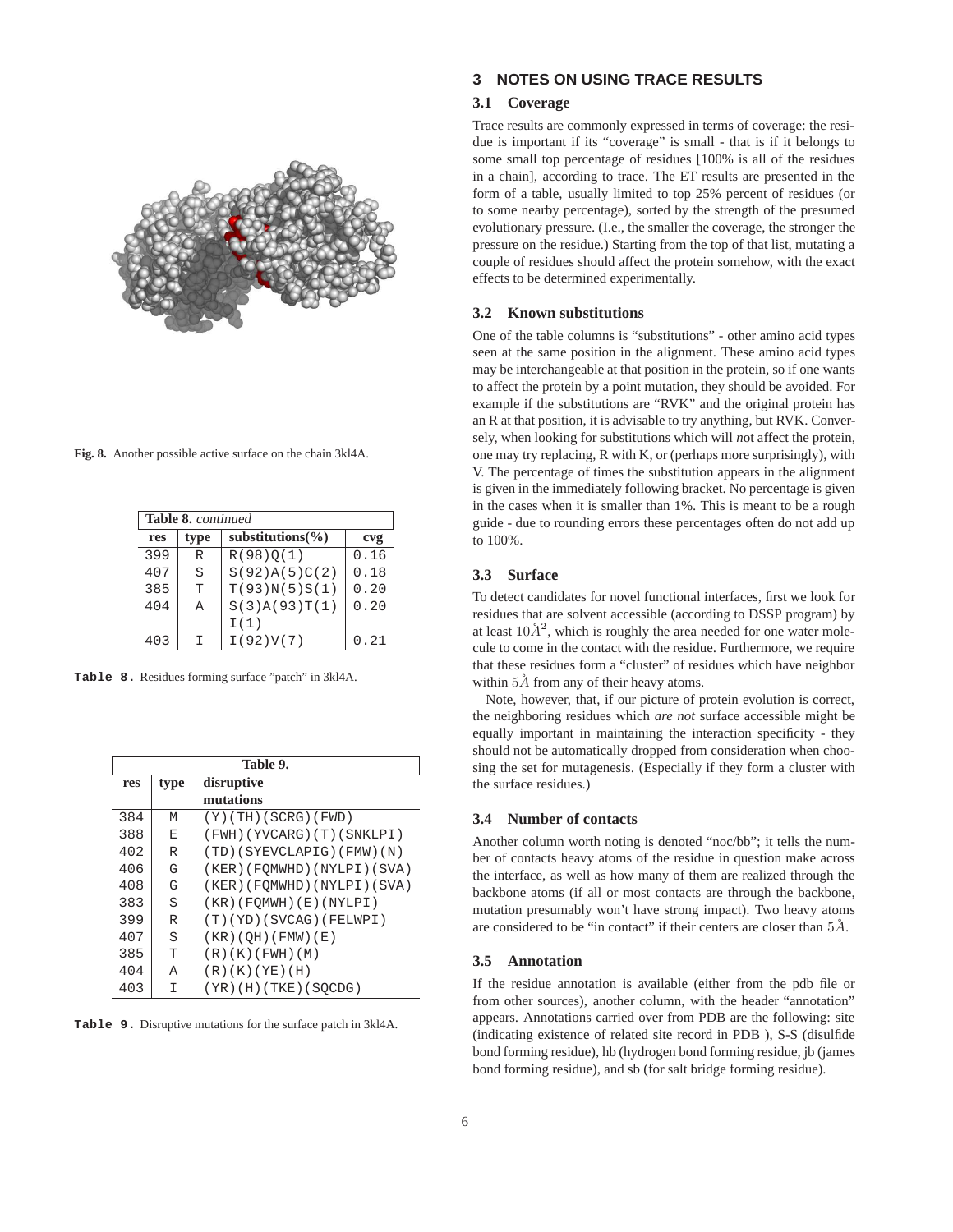#### **3.6 Mutation suggestions**

Mutation suggestions are completely heuristic and based on complementarity with the substitutions found in the alignment. Note that they are meant to be **disruptive** to the interaction of the protein with its ligand. The attempt is made to complement the following properties: small [AVGSTC], medium [LPNQDEMIK], large  $[WFYHR]$ , hydrophobic  $[LPVAMWFI]$ , polar  $[GTCY]$ ; positively  $[KHR]$ , or negatively  $[DE]$  charged, aromatic  $[WFYH]$ , long aliphatic chain  $[EKRQM]$ , OH-group possession  $[SDETY]$ , and NH2 group possession  $[NQRK]$ . The suggestions are listed according to how different they appear to be from the original amino acid, and they are grouped in round brackets if they appear equally disruptive. From left to right, each bracketed group of amino acid types resembles more strongly the original (i.e. is, presumably, less disruptive) These suggestions are tentative - they might prove disruptive to the fold rather than to the interaction. Many researcher will choose, however, the straightforward alanine mutations, especially in the beginning stages of their investigation.

## **4 APPENDIX**

### **4.1 File formats**

Files with extension "ranks sorted" are the actual trace results. The fields in the table in this file:

- alignment# number of the position in the alignment
- residue# residue number in the PDB file
- type amino acid type
- rank rank of the position according to older version of ET
- variability has two subfields:
	- 1. number of different amino acids appearing in in this column of the alignment
	- 2. their type
- rho ET score the smaller this value, the lesser variability of this position across the branches of the tree (and, presumably, the greater the importance for the protein)
- cvg coverage percentage of the residues on the structure which have this rho or smaller
- gaps percentage of gaps in this column

#### **4.2 Color schemes used**

The following color scheme is used in figures with residues colored by cluster size: black is a single-residue cluster; clusters composed of more than one residue colored according to this hierarchy (ordered by descending size): red, blue, yellow, green, purple, azure, turquoise, brown, coral, magenta, LightSalmon, SkyBlue, violet, gold, bisque, LightSlateBlue, orchid, RosyBrown, MediumAquamarine, DarkOliveGreen, CornflowerBlue, grey55, burlywood, LimeGreen, tan, DarkOrange, DeepPink, maroon, BlanchedAlmond.

The colors used to distinguish the residues by the estimated evolutionary pressure they experience can be seen in Fig. 9.

#### **4.3 Credits**

*4.3.1* **Alistat** *alistat* reads a multiple sequence alignment from the file and shows a number of simple statistics about it. These statistics include the format, the number of sequences, the total number of residues, the average and range of the sequence lengths, and the



**Fig. 9.** Coloring scheme used to color residues by their relative importance.

alignment length (e.g. including gap characters). Also shown are some percent identities. A percent pairwise alignment identity is defined as (idents / MIN(len1, len2)) where idents is the number of exact identities and len1, len2 are the unaligned lengths of the two sequences. The "average percent identity", "most related pair", and "most unrelated pair" of the alignment are the average, maximum, and minimum of all (N)(N-1)/2 pairs, respectively. The "most distant seq" is calculated by finding the maximum pairwise identity (best relative) for all N sequences, then finding the minimum of these N numbers (hence, the most outlying sequence). *alistat* is copyrighted by HHMI/Washington University School of Medicine, 1992-2001, and freely distributed under the GNU General Public License.

*4.3.2* **CE** To map ligand binding sites from different source structures, report maker uses the CE program: http://cl.sdsc.edu/. Shindyalov IN, Bourne PE (1998) *"Protein structure alignment by incremental combinatorial extension (CE) of the optimal path* . Protein Engineering 11(9) 739-747.

*4.3.3* **DSSP** In this work a residue is considered solvent accessible if the DSSP program finds it exposed to water by at least  $10\text{\AA}^2$ , which is roughly the area needed for one water molecule to come in the contact with the residue. DSSP is copyrighted by W. Kabsch, C. Sander and MPI-MF, 1983, 1985, 1988, 1994 1995, CMBI version by Elmar.Krieger@cmbi.kun.nl November 18,2002,

http://www.cmbi.kun.nl/gv/dssp/descrip.html.

*4.3.4* **HSSP** Whenever available, report maker uses HSSP alignment as a starting point for the analysis (sequences shorter than 75% of the query are taken out, however); R. Schneider, A. de Daruvar, and C. Sander. *"The HSSP database of protein structuresequence alignments."* Nucleic Acids Res., 25:226–230, 1997.

http://swift.cmbi.kun.nl/swift/hssp/

4.3.5 **LaTex** The text for this report was processed using LAT<sub>EX</sub>; Leslie Lamport, "LaTeX: A Document Preparation System Addison-Wesley," Reading, Mass. (1986).

*4.3.6* **Muscle** When making alignments "from scratch", report maker uses Muscle alignment program: Edgar, Robert C. (2004),